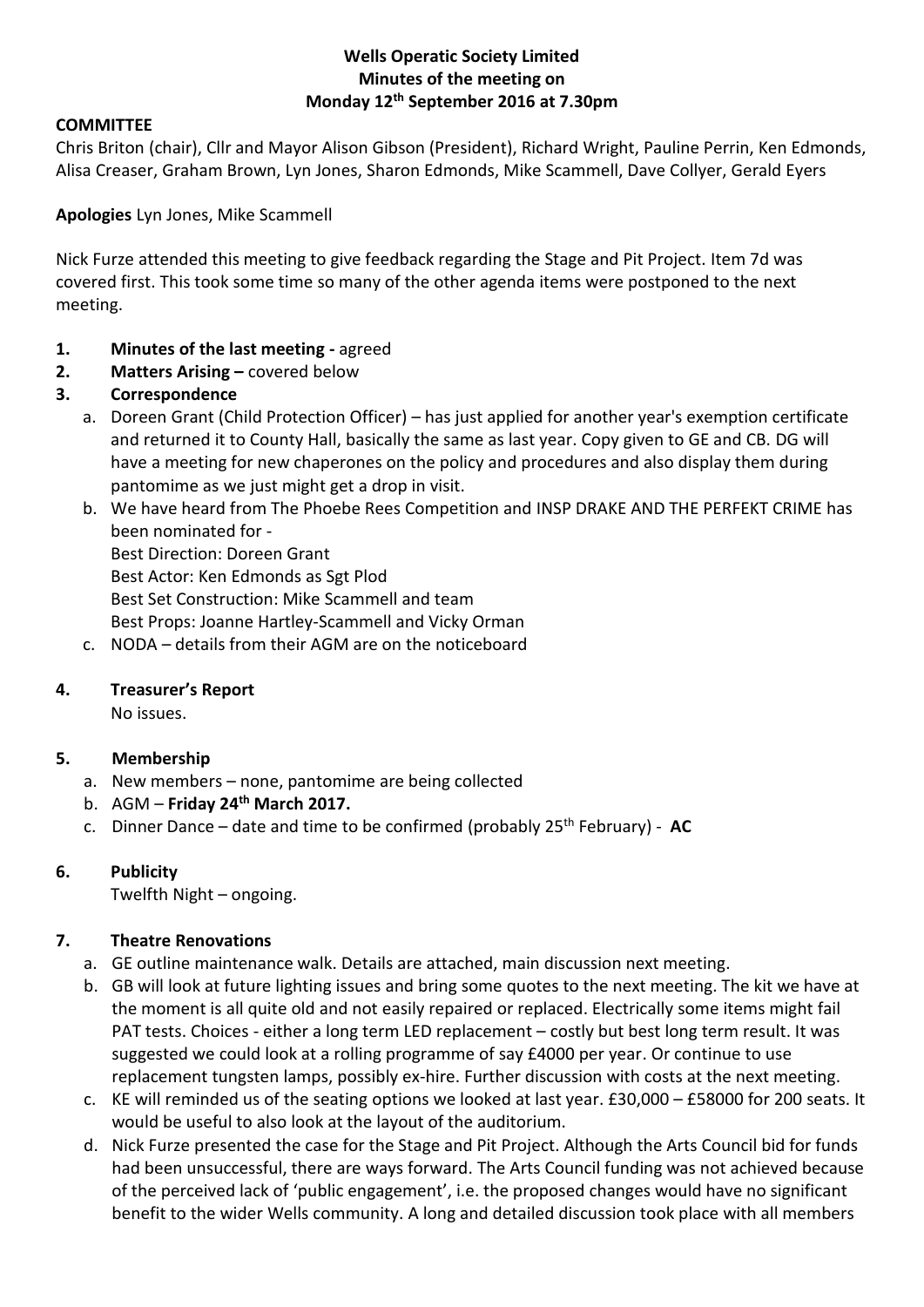asking questions and making honest comments regarding the validity of the project. The frank and at times emotional discussion was a genuine reflection of members concerns. It was agreed that-

- i. An Audience Development and Marketing Plan would be undertaken by NF. This will involve contacting potential new users of the Theatre stage and pit, to establish their demand. Such groups could include U3A, Disability and Special needs, youth groups, minorities, some or all that would have previously not considered or realised that our planned changes could allow greater scope to appreciate the Musical Theatre experience.
- ii. Members were agreed that we will not become a community centre, but could be a community Music and Theatrical Hub. For example the Audience growth for Folk Music and Dance could be a new avenue for our Society to promote. GE and CB will be kept fully aware of all the proposals considered; this could lead to an increase in bookings and hiring. NF will revisit the potential Theatre Groups identified in our original application.
- iii. DC will evaluate the changes made to the present stage and pit made by Mark Wall. MW has asked if the alterations he made have been fully tested. We should consider if these alterations have compromised our plans, in particular any effect on audience or performer safety, such concerns forming a significant element in our proposal (especially the legally required changes to the audience/pit barrier).
- iv. The information, wall displays, website and fliers should be updated to reflect the present situation with a display of funds achieved.
- v. It was agreed that the theatre's financial reserves would not be now used to support this project. The funds achieved, plus a successful Arts Council bid should be sufficient for the project to proceed. Any additional funding will be provide by further specific fund raising events.
- vi. The committee recognise the effort and commitment that members of the Stage and Pit Project have given to this work. Thank you.
- vii. The Committee Members agreed to endorse our intention to re-apply for an Arts Council grant probably within the next six months.
- e. PP clarified the funds that we have available. It was agreed that we should look to produce a long term financial budget that will prepare for the repair and replacement of costly items within the theatre i.e. stage lighting, roof structure and auditorium seating. Discuss at the next meeting.
- f. Bar lighting **MS** ongoing
- g. PAT testing **MS** ongoing
- h. The Timber Store has now been modified using old scaffolding poles and clamps that Frank donated. Many thanks to Chris Spray and team.

# **8. Productions/Trifold/Hire**

- a. Details and dates for the Mayor's Fundraising events-
- i. **Mayor's Charity Quiz Night and Supper** at the Town Hall on **Saturday 22nd October 2016, 7pm for 7.30pm start**. We will provide and run a bar (**RW, MS**), **KE** will arrange a quiz master, we will support the sale of tickets from the Town Hall – max teams of 6, £5 per person, book place, pay on the night. It might be necessary to set up on the Friday – because the Market makes it difficult to access on the Saturday. Arthritis Care will support arrangements. The **Mayor** will arrange a 'sandwich' supper. The **Mayor** will arrange advertising, which we can also promote though our website etc. Raffle prizes and the Quiz Prize tbc. PA in town Hall. Theatre volunteers will be needed to run the bar, check tickets on the door, serve the food and arrange the venue. The theatre should be able to provide a number of teas for the event. Terry Rickets Quiz Master with Lesley as scorer. – Tickets on sale during Twelfth Night.
- ii. We will support (on the door etc) a **Wells City Band concert** at the Town Hall. Depending on the date it might be possible to also provide the bar, we could arrange publicity, and ticket sales if needed; Date now agreed as **Sat 8th April 2017, 7.30pm.** Further arrangements to follow in the New Year.
- iii. The event organised and run by Arthritis Care on **Saturday Sept 10th** with the **Grey Dog Jazz Band** playing outside at the front of Town Hall collected £306 – fantastic.